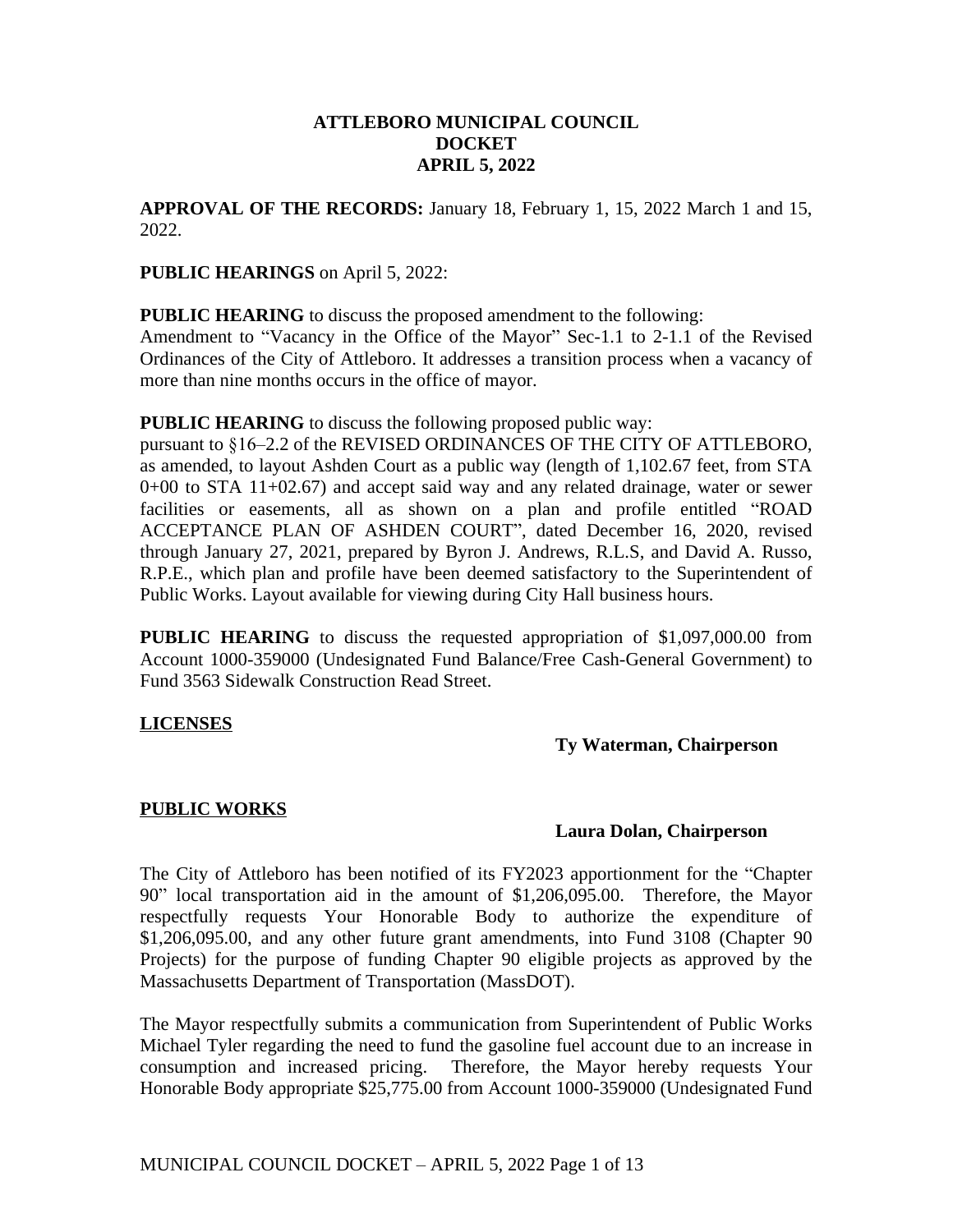Balance/Free Cash-General Government) to Account 14201000-548010 (Public Works – Gasoline Fuel).

The Mayor respectfully submits a communication from Director of Recreation Dennis Walsh regarding the need for funds in the heating account due to the increase in prices. Therefore, the Mayor hereby requests Your Honorable Body transfer \$3,500.00 from Account 16301000-511000 (Recreation – Salary & Wages) to Account 16301000- 521010 (Recreation – Heating).

The Mayor respectfully submits a communication from Superintendent of Public Works Michael Tyler regarding the need for funds in the diesel fuel account due to an increase in consumption and increased pricing. Therefore, the Mayor hereby requests Your Honorable Body appropriate \$55,508.00 from Account 1000-359000 (Undesignated Fund Balance/Free Cash-General Government) to Account 14201000-548011 (Public Works – Diesel Fuel).

The Mayor respectfully submits a communication from Superintendent of Wastewater Thomas Hayes regarding the need for funds to replace two Lime Slaker grit remover assemblies. A 15% contingency has been added and the installation will be done by Wastewater staff. Therefore, the Mayor hereby requests Your Honorable Body appropriate \$30,250.00 from Account 6000-359000 (Wastewater Enterprise Fund – Retained Earnings) to Account 6000-589072 (Wastewater Enterprise Fund – Grit Screw).

The Mayor respectfully submits a communication from Superintendent of Public Works Michael Tyler regarding the need for funds to cover the cost of an amendment in the current contract for the replacement of Pitas Avenue Bridge. The additional funds are required to cover unanticipated costs to perform environmental subsurface characterization, extended survey and roadway re-design and Chapter 91 dredge permitting. Therefore, the Mayor hereby requests Your Honorable Body appropriate \$25,600.00 from Account 1000-359000 (Undesignated Fund Balance/Free Cash-General Government) to Fund 3571 Pitas Avenue Bridge.

The Mayor respectfully submits a communication from Superintendent of Public Works Michael Tyler regarding the need for funds to cover the cost of an amendment in the current contract for the replacement of the Peckham Street culvert. The additional funds are required to cover unanticipated costs to perform environmental subsurface characterization, extended survey and roadway re-design and Chapter 91 dredge permitting. Therefore, the Mayor hereby requests Your Honorable Body appropriate \$34,285.00 from Account 1000-359000 (Undesignated Fund Balance/Free Cash-General Government) to Fund 3570 Peckham Street Culvert.

The Mayor respectfully submits a communication from Health Agent Jessica Horsman regarding the receipt of a Sustainable Materials Recovery Program Municipal Grant from the Massachusetts Department of Environmental Protection. The amount of the grant this fiscal year is approximately \$48,000.00 in Recycling Dividends funds. The funds do not have to be spent in the fiscal year received and may be carried over to future years. In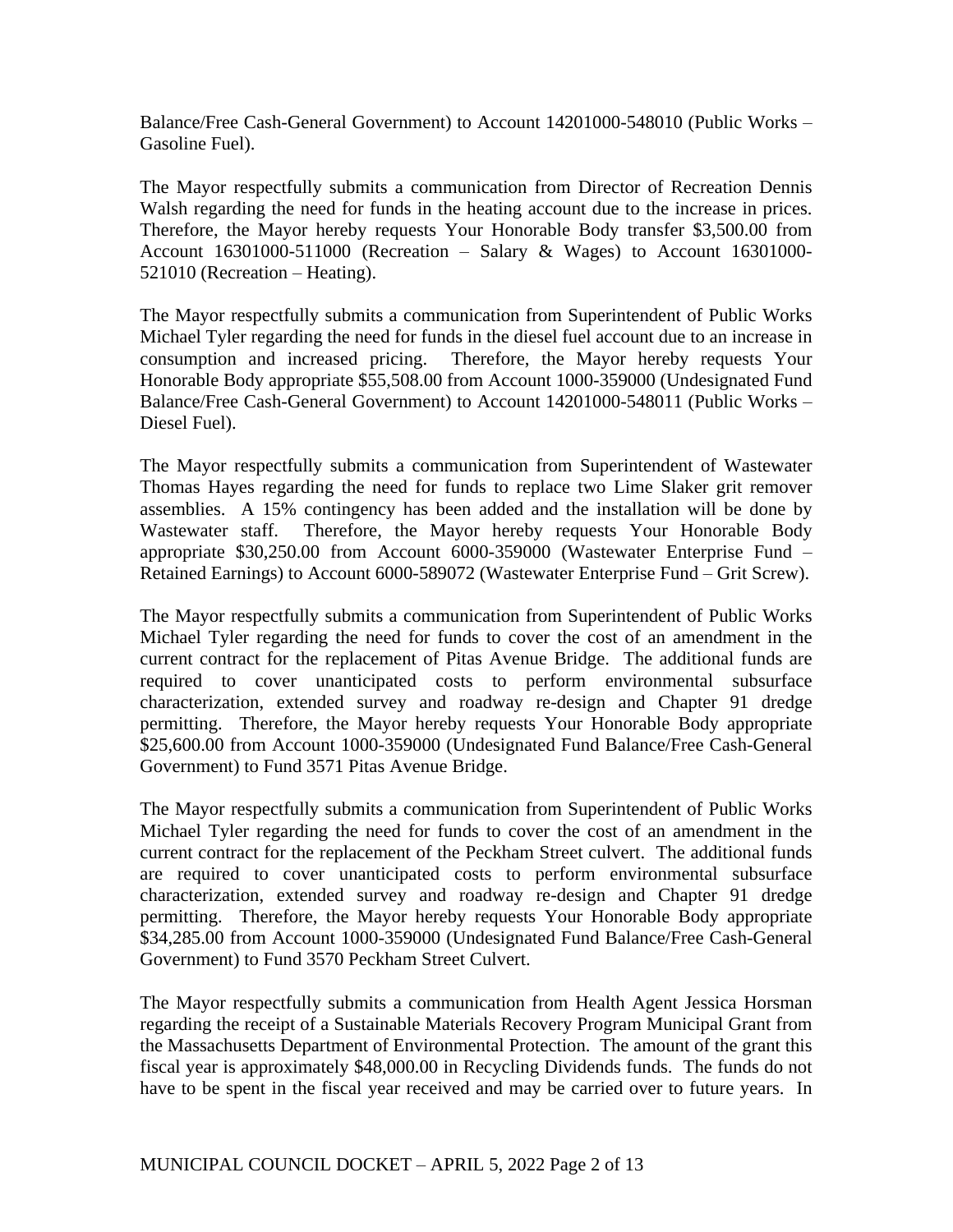accordance with Chapter 1, Section 12 of the Revised Ordinances of the City of Attleboro, the Mayor hereby requests Your Honorable Body to approve expending such funds and any future grant amendments.

Clerk's office received a request for permission to install a new pole  $(40^{\circ}C#)$  across from Pole 5173 on Pine Street from the Massachusetts Electric Company. (PH required – 4-19-22)

The Clerk's office received 2 letters from Mayor Heroux regarding Read Street paving and possible sidewalks.

Eleven letters of support for sidewalks on Read Street were received from the City Council office. The following people wrote in favor: S. Mercier, A Struminski, R. Denningham III,

M. Larguinho, L. Larguinho, F. Calle, B. Noble, D. Walton, R. Bogins, T. Vecchiarelli and K. Marino.

# **FINANCE COMMITTEE**

# **Richard Conti, Chairperson**

As Your Honorable Body is aware, the replacement of the ozone system at the West Street treatment plant Phase 1a and Phase 1b are categorized as priority "1" in the FY2023-2027 Capital Improvements Program. The project consists of design, permitting, bidding, construction and construction oversight for the replacement of the ozone system. The equipment is original to the plant construction in 1995 and repairs are becoming costly. The new system will reduce energy costs. This project is explained in greater detail in a memorandum from Superintendent of Water, Kourtney Allen.

A loan authorization of \$5,200,000.00 is now needed for this project.

Therefore, the Mayor hereby requests Your Honorable Body to approve the following loan order:

ORDERED: that Five Million Two Hundred Thousand Dollars (\$5,200,000.00) is appropriated for the design, permitting, bidding, construction and construction oversight costs associated with the replacement of the ozone system at the West Street treatment plant, located at 1296 West Street, Attleboro, Massachusetts, including all costs incidental or related thereto; that to meet this appropriation, the Treasurer with the approval of the Mayor is authorized to borrow Five Million Two Hundred Thousand Dollars (\$5,200,000.00) under Section 7(1) of Chapter 44 of the General Laws, or any other enabling authority; and that the Mayor is authorized to take any other action necessary or convenient to carry out this Project. (PH 4-19-22)

The Mayor respectfully submits a communication from Superintendent of Water Kourtney Allen regarding the need for funds for Health Insurance, Medicare Tax and Workers' Compensation. A review of the Health Insurance HMO and Medicare tax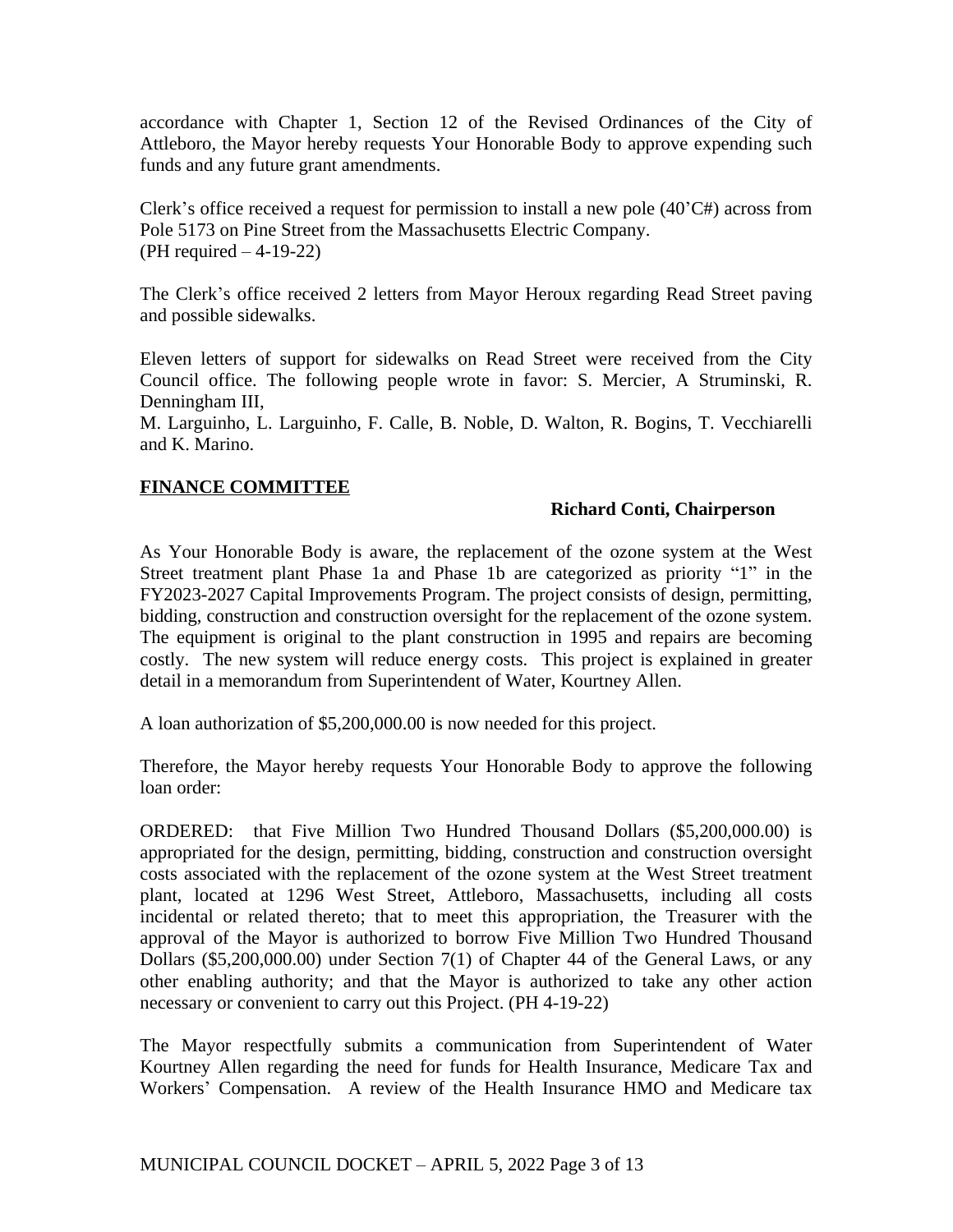accounts reveal that additional funding will be required to cover the anticipated expenses for the remainder of FY2022. Additionally, due to unexpected worker's compensation claims, an internal transfer was made from Salary and Wages to cover the immediate need. Therefore, the Mayor hereby requests Your Honorable Body appropriate \$90,400.00 from Account 6100-359000 (Water Enterprise Fund – Retained Earnings) to the following:

\$40,000.00 to Account 6100-517120 (Water Enterprise Fund – Health Insurance HMO) \$ 4,400.00 to Account 6100-517240 (Water Enterprise Fund – Medicare Tax) \$46,000.00 to Account 6100-511000 (Water Enterprise fund – Salary and Wages)

The Mayor respectfully submits a communication from Superintendent of Parks & Forestry Derek Corsi regarding the need for funds to hire a consulting firm for the preparation of a Comprehensive Master Plan and Strategic Plan for Capron Park Zoo. This plan will create a shared vision and operational roadmap for developing the Zoo for the next 10-15 years. This plan is important to inform a logical, timely program of major repairs and replacement to the zoo's existing buildings and infrastructure. It will further identify and establish the short/long range development of the zoo to ensure its exhibits, education programs and visitor amenities continue to draw a strong number of visitors for the foreseeable future. The zoo is up for AZA accreditation this summer and it would be very beneficial during that process to have a master/strategic plan in progress at that point in time. Therefore, the Mayor hereby requests Your Honorable Body appropriate \$100,000.00 from Account 1000-359000 (Undesignated Fund Balance/Free Cash-General Government) to Account 16601000-584059 (Capron Park Zoo – Master Plan).

To amend the Attleboro Municipal Council Rules and Procedure by adding to 7-1.4 the Finance Committee description and responsibilities.

The Mayor wants to give an update on free cash spending. As of right now, we have \$5,690,694 in free cash.

Right now, the city council is considering:

| 2/1/22 - COA Feasibility Study           | (\$150,000.00)   |
|------------------------------------------|------------------|
| 3/1/22 - DPW Crosswalk Systems           | $(\$68,257.57)$  |
| $3/1/22$ Treasurer - Med Tax             | $(\$30,000.00)$  |
| 3/1/22 Sidewalk Construction Read Street | (\$1,097,000.00) |
|                                          |                  |
| The following are in this communication. |                  |
| 3/15/22 - DPW Gasoline Fuel              | $(\$25,755.00)$  |
| $3/15/22$ - DPW Diesel Fuel              | $(\$55,508.00)$  |
| 3/15/22 - DPW Pitas Ave Bridge           | $(\$25,600.00)$  |
| 3/15/22 - DPW Peckham Street Culvert     | $(\$34,285.00)$  |
| 3/15/22 - TOD Project                    | $(\$325,900.00)$ |
| $3/15/22 - Zoo$ Master Plan              | (\$100,000.00)   |
| 3/15/22 - DPW Ornamental Lights          | $(\$37,488.00)$  |
| 3/15/22 - Police Lump Sum Retro          | $(\$249,000.00)$ |
|                                          |                  |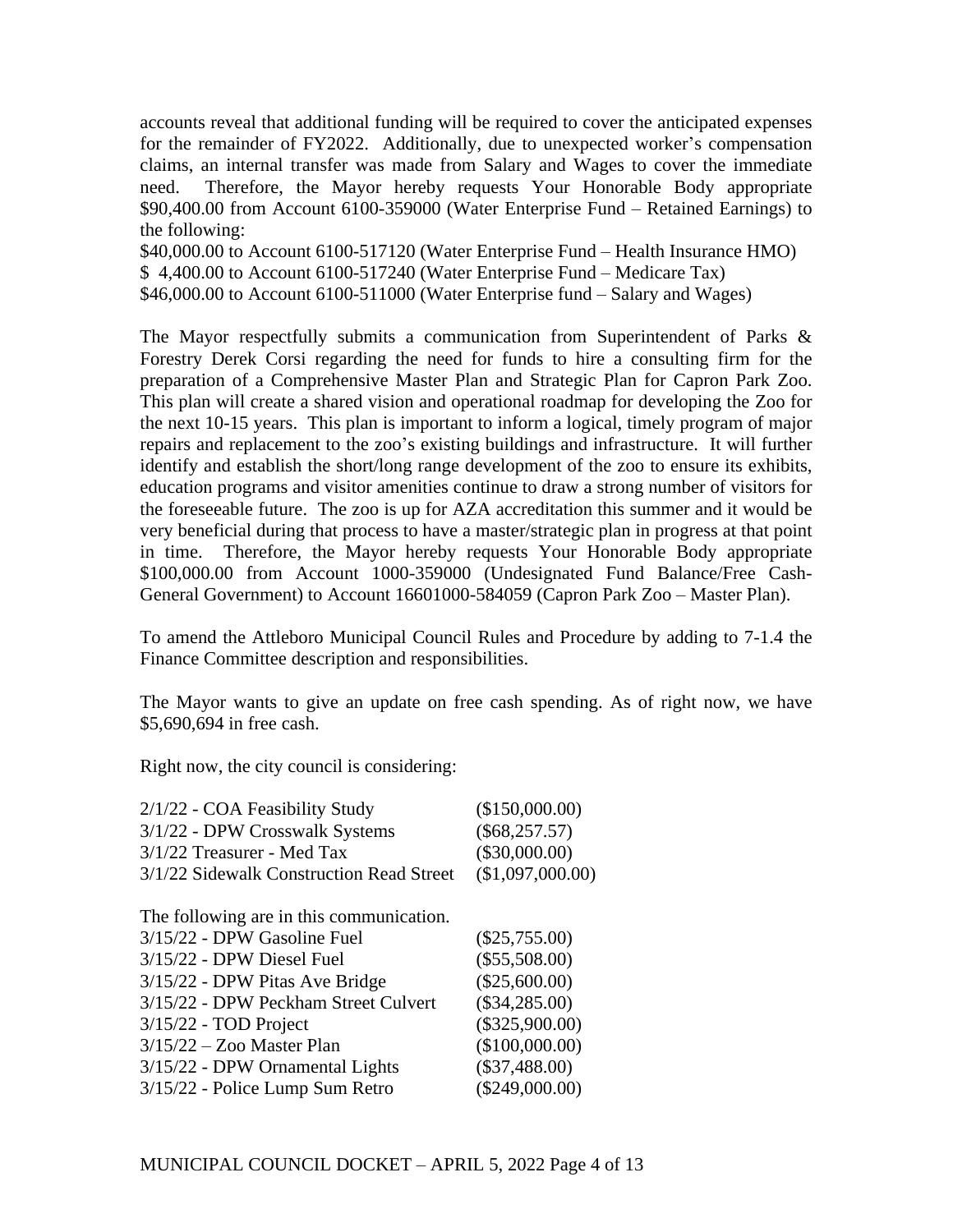That is \$2.198 million in current requests you have before you, leaving us with \$3.491 million.

With that \$3.491 million, the Mayor has also set aside the following expenses:

| <b>Highland Pavilion</b> | $(\$750,000.00)$ |
|--------------------------|------------------|
| Balance FY23             | (\$1,300,000.00) |

The Mayor set aside \$750,000 for a performing arts pavilion that is estimated to have a \$550,000 construction cost. Unlike buying trucks or copy machines, a pavilion is something fun and exciting that people will be able to enjoy. The Mayor urges the Council to vote to approve that when it is sent to you. There is a lot of public support for this project.

Please note that the Mayor is also setting aside \$1.3 million to balance the budget if that money is needed; it may not be.

If we fund all of these things that are in front of you, the pavilion, use \$1.3 million to balance the budget, we are still left with \$1.442 million. (Even if we need \$2 million to balance the budget, we are still left with over \$700,000 in free cash and that is still after a balanced budget, and a performing arts pavilion is funded)

It is the intention to use that \$1.442 million after the budget is balanced and we fund a pavilion, to do targeted roadway improvements, add to OPEB Trust, and add more to the historic high of \$5.6 million stabilization we currently have (NOTE: we have already put another \$500,000 in stabilization in November 2021 up from \$300,000 in FY 19 through FY22 budgets, which is historically far more than was done at \$282,000 per year prior to 2018.)

Historically, we often started in October with \$2-4 million in free cash (see below). We have almost \$5.7 million right now in March.

If the council approves everything that has been sent to the council, we still have nearly \$3.491 million left. This is why the Mayor is comfortable sending to the council the things that have been sent, and having enough to still do a performing arts pavilion, balance the budget, pay for any other unexpected end of year bills that arise, do some more roads, and contribute even more to the OPEB Trust.

There was a comment at a recent city council meeting that we should "close the checkbook." The Mayor strongly disagrees. Never in the city's history have we had \$5.7 million in free cash in March and closed the checkbook. Even if the council approved all of the requests, we are left with \$3.491 million. We have work to do to make the city a better place and we should do it on one-time projects that we paused over the past couple of years. Never in the city's history did we have \$3.491 million in March and closed the checkbook.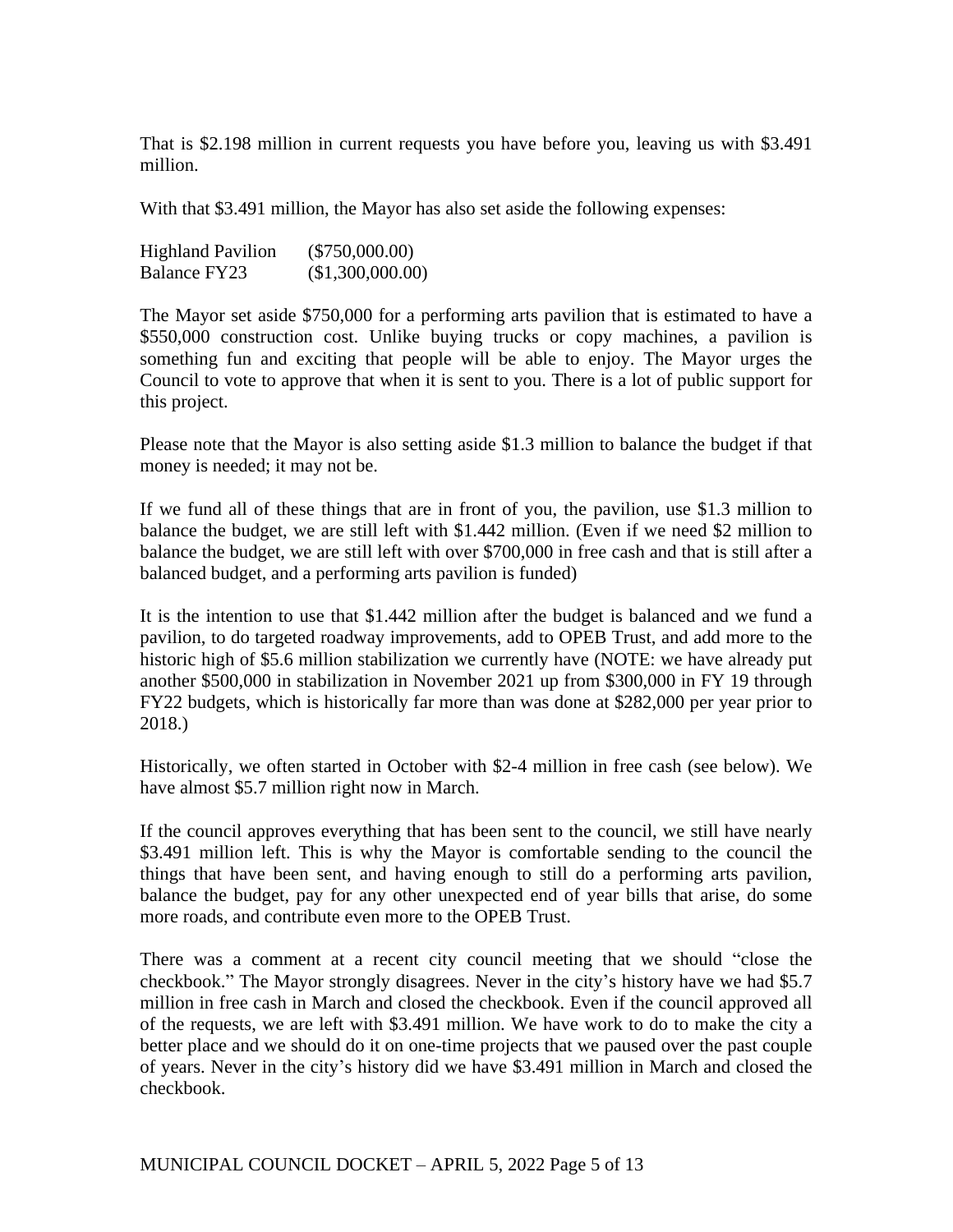We are in the healthy free cash place we are in because we stopped spending due to COVID, we had very conservative revenue projections, rolled over a lot of money over the last 4 years because the Mayor has been saving up for several things – like the \$400,000 Fire SCBA gear you recently approved and the \$300,000 TOD project before you right now, to name a couple expensive examples. The \$1.5 million project at Rathbun Willard Drive is one that past administrations would have bonded for; we paid for it out of free cash because the Mayor saved up for it over the course of several years, rolling the free cash over form one year to the next. The \$600,000 gunshot detection system is something that was paid for with marijuana host fee/impact fee revenues.

The Mayor thinks part of the perception that we are spending too much is the psychological feeling of uneasiness of spending amounts we have never spent before. The Mayor understands that. But please keep in mind that a lot of spending that did not happen in recent previous years was rolled over and is happening all right now. It is a healthy thing to spend money that was rolled over as the city has the money and we have work to do that we did not do in years past, improvements to make, and a better experience that citizens of the city get from their city government.

ARPA - We also still have over \$17 million in ARPA money that we planning for. Jeremy Stull has already provided you a break-down of how that money would be spent. Please contact him for details of how that \$17 million would be spent.

This is our historical amounts of free cashing starting in October of each year that I have mentioned above. We will not have nearly \$14 million in free cash in future certifications. We should expect to go back to the \$3-4 million range.

| \$7,333.00     | FY2002 |
|----------------|--------|
| \$911,559.00   | FY2003 |
| \$1,441,988.00 | FY2004 |
| \$777,368.00   | FY2005 |
| \$1,258,572.00 | FY2006 |
| \$1,118,222.00 | FY2007 |
| \$2,813,977.00 | FY2008 |
| \$1,638,504.00 | FY2009 |
| \$2,144,107.00 | FY2010 |
| \$2,218,557.00 | FY2011 |
| \$2,055,622.00 | FY2012 |
| \$2,535,620.00 | FY2013 |
| \$2,685,109.00 | FY2014 |
| \$2,261,060.00 | FY2015 |
| \$3,633,051.00 | FY2016 |
| \$3,121,574.00 | FY2017 |
| \$3,826,524.00 | FY2018 |
| \$3,828,290.00 | FY2019 |
| \$8,246,189.00 | FY2020 |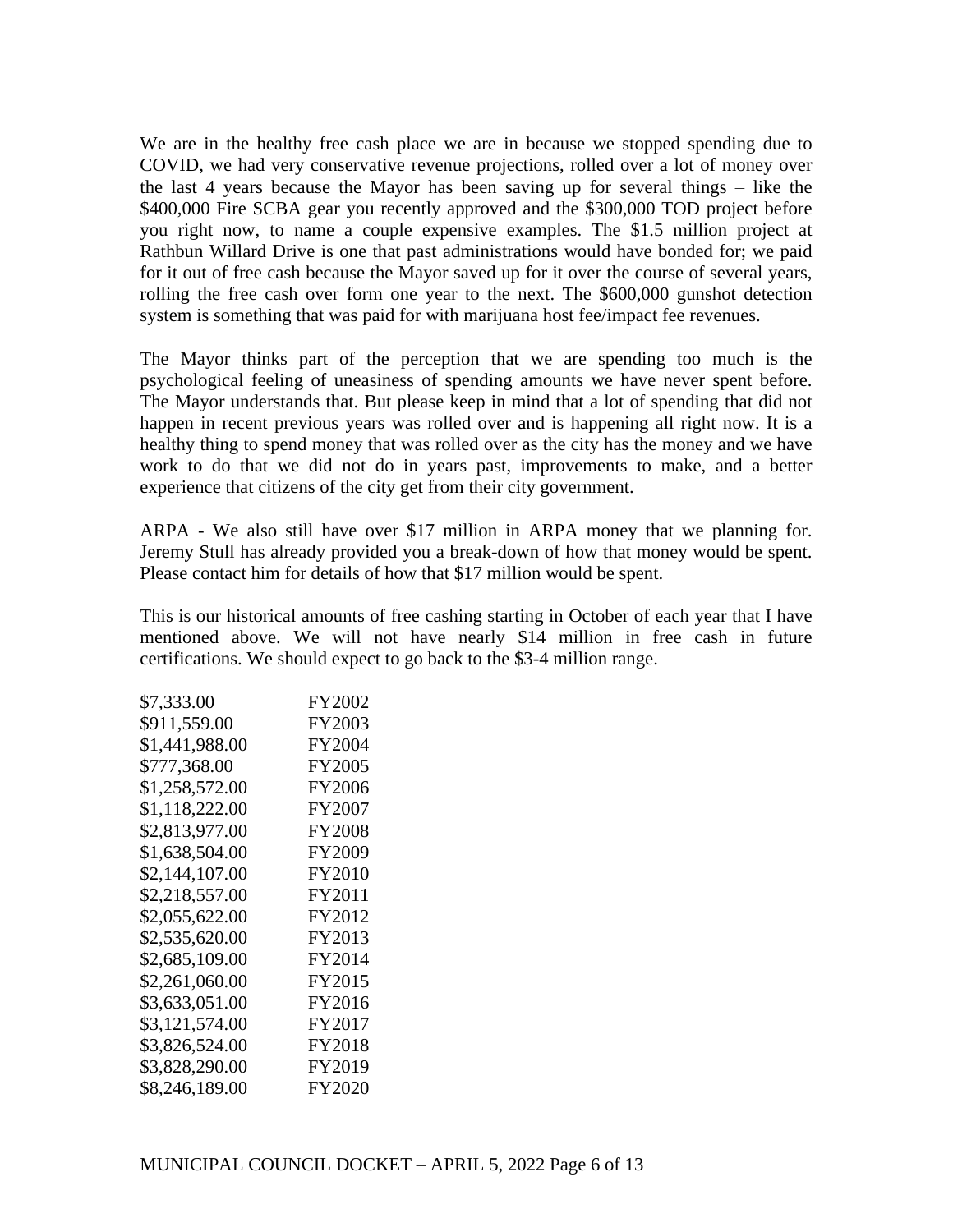#### \$13,912,318.00 FY2021

As the Mayor has said above, we have never closed the checkbook in March when sitting on nearly \$5.7 million in free cash and we should not now. There is too much work to do to make the city a better community.

The bottom line is that we are in a very healthy place, Mayor Paul Heroux

# **TRAFFIC AND TRANSPORTATION**

# **Kelly Bennett, Chairperson**

To delete an erroneous reference of "Jewel Ave at Verndale" from existing ordinance for Yield signs (10-4, 6).

To amend Ordinance 10-4.11 "Isolated stop signs" by adding "westbound drivers on Jewel Ave at Hawthorne St."

# **IT & INFRASTRUCTURE COMMITTEE**

### **Todd Kobus, Chairperson**

To amend the Attleboro Municipal Council Rules and Procedure 7-1.5 the IT and Infrastructure Committee description and responsibilities.

# **ZONING AND LAND USE**

# **Diana Holmes, Chairperson**

The Mayor respectfully requests your approval on behalf of Old Colony Habitat for Humanity to waive certain permit fees for the construction of the next Habitat Build, which will take place on Pike Avenue. Therefore, the Mayor hereby requests Your Honorable Body waive the following fees:

Building Permit Mechanical Permit Electric (35%) Plumbing (35%) Gas/HVAC (35%) New Water Service Fee Sewer Connection

The Mayor respectfully submits a communication from Economic Development Director Catherin Feerick regarding the grant award of \$1,303,600.00 from the Federal Transit Administration (FTA) to be transferred to the Greater Attleboro-Taunton Regional Transit Authority (GATRA) related to transportation projects improving the Transit-Oriented Development District (TOD). This grant requires matching funds in the amount of \$325,900.00 from the City. Also, this grant includes an in-kind gift from GATRA, funded through the FTA grant, of pedestrian infrastructure (a footbridge across the Ten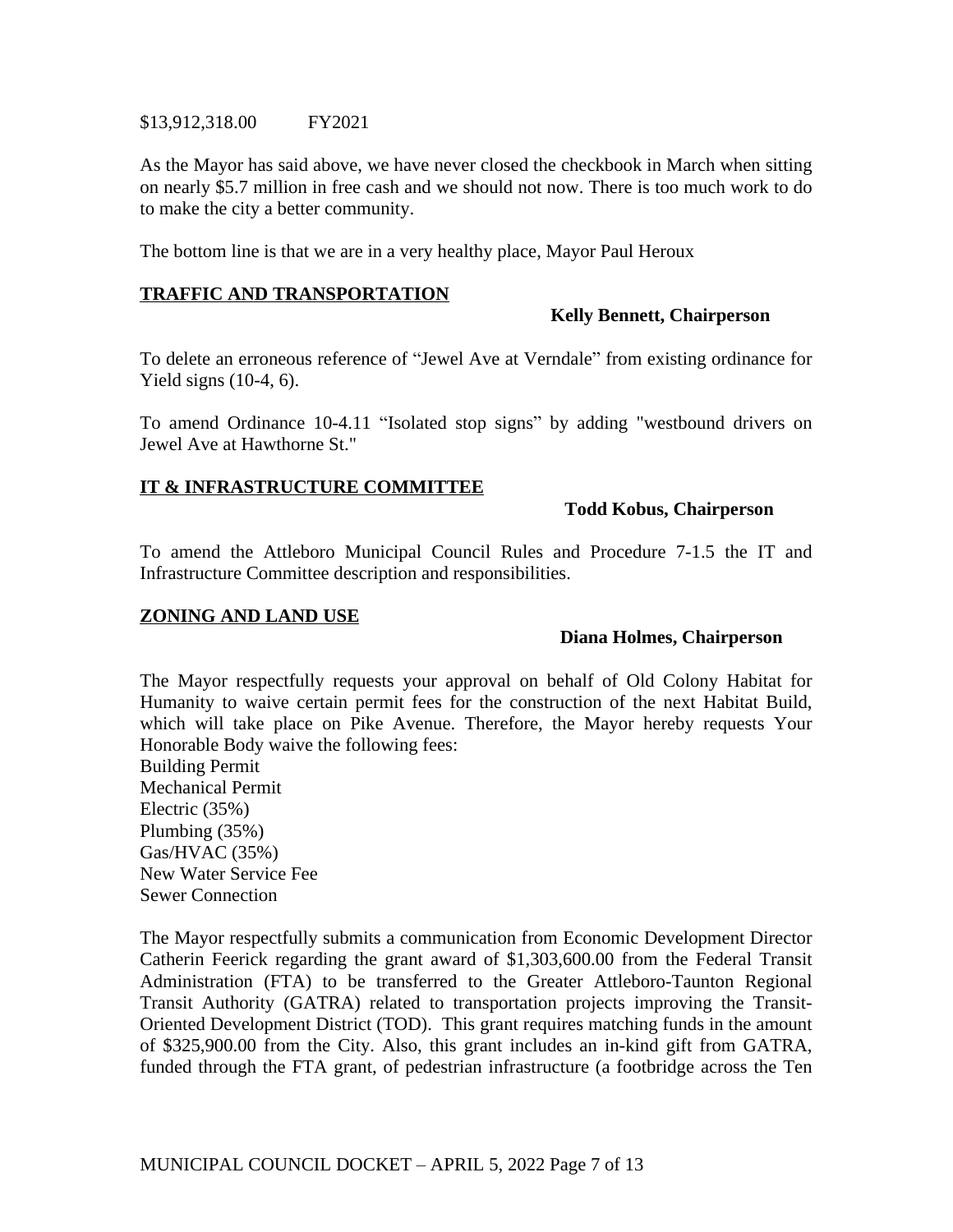Mile River and sidewalk extension) and a feasibility study and economic impact analysis for a parking structure within Attleboro's TOD.

In accordance with Chapter 1, Section 12 of the Revised Ordinances of the City of Attleboro, the Mayor hereby requests Your Honorable Body accept this generous donation to the City of Attleboro.

Additionally, the Mayor hereby requests Your Honorable Body appropriate \$325,900 from Account 1000-359000 (Undesignated Fund Balance/Free Cash-General Government) to Fund 3569 TOD GATRA.

A certificate of vote from the Planning Board regarding the proposed amendments to 17- 9.0 Special Permits and 17-15.0 Site Plan Review of the City's Zoning Ordinance to certify the unanimous vote to adopt the amendments.

# **CITY PROPERTY AND CLAIMS**

# **Sara-Lynn Reynolds, Chairperson**

The Mayor respectfully submits a communication from Personnel Director Owen Bebeau regarding the need for funds to purchase a new desk for the office. Therefore, the Mayor hereby requests Your Honorable Body transfer \$499.99 from Account 11241000-578300 (City Wide – Reserve Fund for Transfer) to Account 11521000-542020 (Personnel – Supplies Office Equipment). Upon approval, the available balance in Reserve Fund for Transfer, to include any pending requests, will be \$2,105.69.

The Mayor respectfully submits a communication from Director of Budget & Administration Jeremy Stull regarding the façade restriction on 135 County Street. As you are aware, Your Honorable Body voted on May 14, 2019, to declare the Old Attleboro High School building on 135 County Street and associated parking lot on 0 Cora Street to be available for disposition with the following amendment:

"To keep as much of the outside integrity of the building, which was built in 1912, intact. To retain and maintain at the very minimum, its current façade, the current front stairs and the grassy area and landscaping which faces County Street."

Additionally, a communication was sent on February 4, 2020 to Your Honorable Body to remove the façade restriction. This request was subsequently stricken from the docket and has yet to be revisited.

The City has issued three Requests for Proposals (RFPs) in an effort to sell the building with no success. The first two RFPs – issued in September and December of 2019 – were unsuccessful due to lack of bidders. The third RFP, issued in December 2020 had a single respondent who requested the City finance their \$1,000,000 purchase price with a seller note to be paid back over the course of the project. No City personnel involved in the project were comfortable with that condition and the proposal was rejected.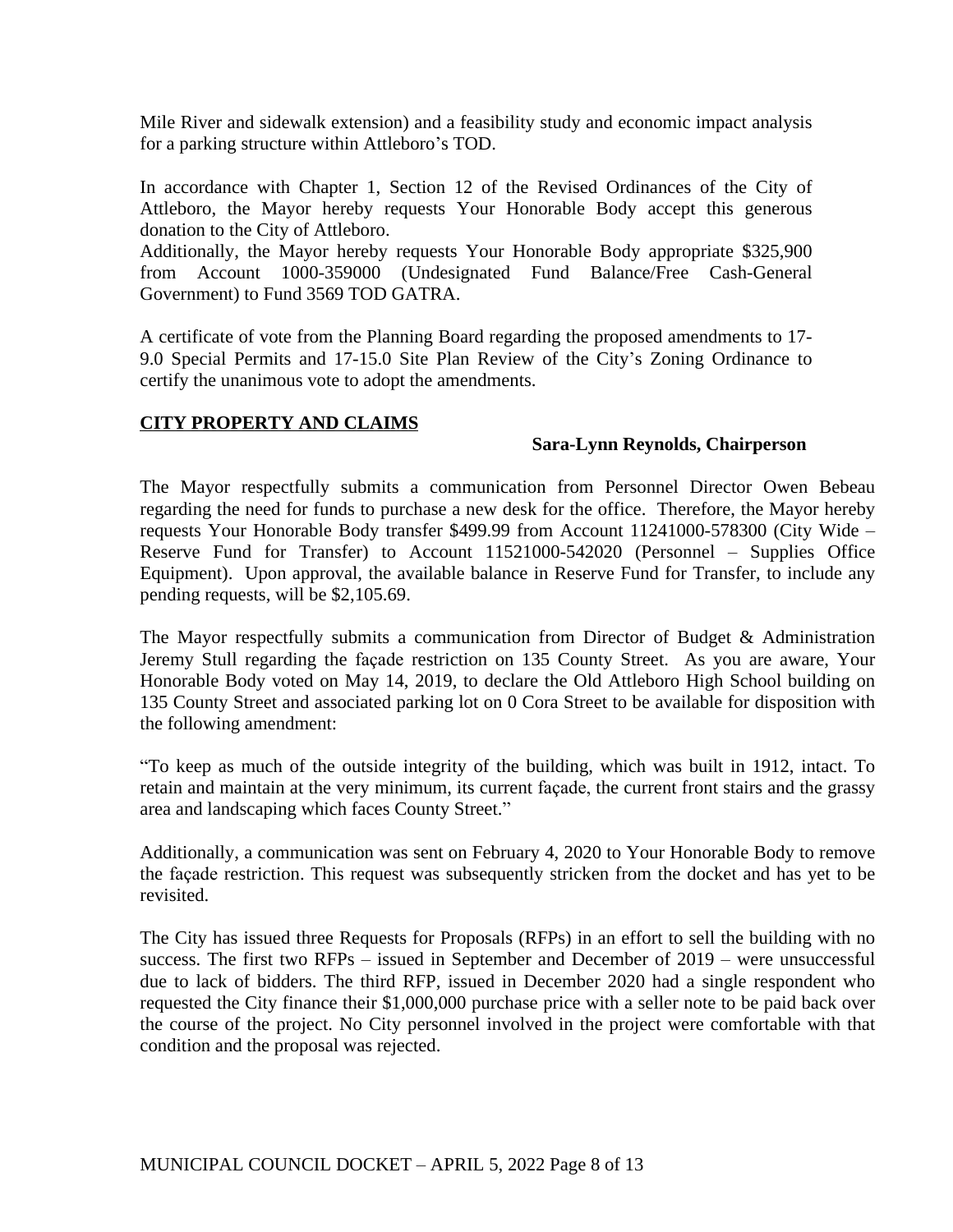Based on feedback received from interested developers, we have determined that the façade restriction referenced above poses too great an obstacle for developers to overcome while maintaining economic viability. It is the City's intention to sell the property to defray AHS project-related borrowing, to return the property to City tax rolls, and to end yearly utility and upkeep expenses associated with the building. The façade restriction is currently complicating all three of those goals.

Therefore, the Mayor respectfully requests Municipal Council revise their May 14, 2019 Vote #2 to remove the façade restriction from the 135 County Street and 0 Cora Street surplus declaration.

The Mayor respectfully submits a communication from Chief of Police Kyle P. Heagney regarding the need to surplus the following .45 Cal firearms to be used for trade-in value. Therefore, the Mayor respectfully requests Your Honorable Body to surplus the items below.

Glock Model 30 with the following serials numbers: KRK970, XRK971, XRK972, XRK973, XRK974, XRK975, XRK976, XRK977, XRK978, XRK979, XRK980, XRK981, XRK982, XRK983, XRK984, XRK985, XRK986.

The Mayor respectfully submits a communication from Superintendent of Public Works Michael Tyler regarding the need for funds to replace two ornamental streetlights located on Pleasant Street that were damaged in separate automobile accidents earlier this year. Although claims were put through the insurance company, the City is still waiting for the insurance reimbursement to replace the ornamental streetlights. Therefore, the Mayor hereby requests Your Honorable Body appropriate \$37,488.00 from Account 1000-359000 (Undesignated Fund Balance/Free Cash-General Government) to Account 14201000-587360 (Public Works – Ornamental Lights).

# **PERSONNEL, VETERANS AND HUMAN SERVICES**

# **Michael Angelo, Chairperson**

The Mayor respectfully submits a communication from Director of Council on Aging Melissa Tucker regarding the award of the Formula Grant and its new process. The new award is a tenyear rate award contract and the annual rate is a function of the state budget. This new award will be good until 2032 and the Council on Aging will inform the Municipal Council annually of its award amount. The Council on Aging has been awarded \$94,182.00 for this fiscal year. In accordance with Chapter 1, Section 12 of the Revised Ordinances of the City of Attleboro, the Mayor hereby requests Your Honorable Body to approve the expenditure of such funds by the Council on Aging and also approve any further grant amendments.

The Mayor respectfully submits a communication from Director of Council on Aging Melissa Tucker regarding the receipt of a grant for the SHINE Program through the Executive Office of Elder Affairs in the amount of approximately \$74,746.98. The Council on Aging plans to spend the funds according to the scope of services given by Executive Office of Elder Affairs. The funds must be spent by June 30, 2022. In accordance with Chapter 1, Section 12 of the Revised Ordinances of the City of Attleboro, the Mayor hereby requests Your Honorable Body approve expending such funds and any future grant amendments.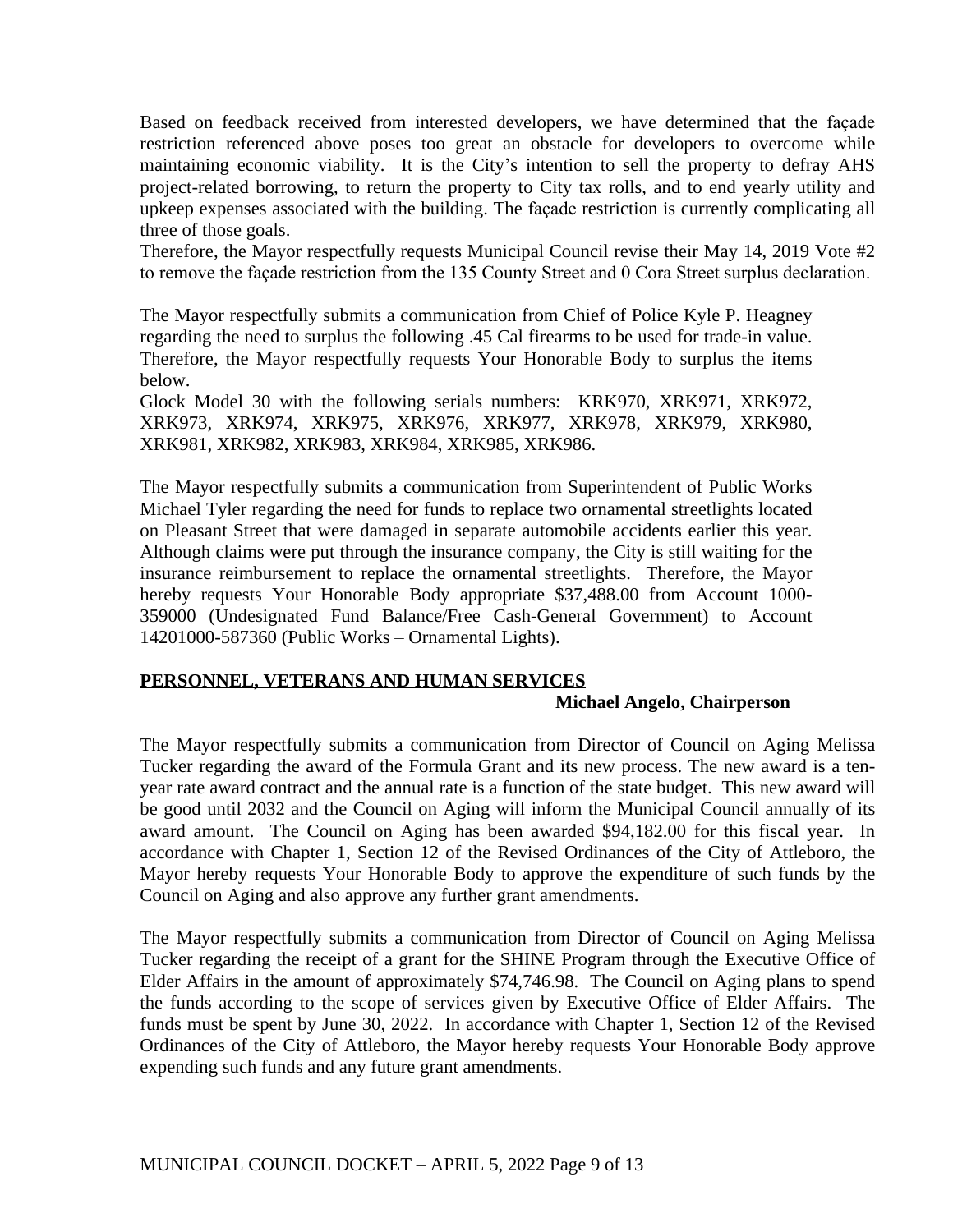Additionally, the Mayor requests the approval of these funds by April 5, 2022 in order to spend the funds prior to the deadline.

The Mayor respectfully submits for confirmation by Your Honorable Body the appointment of Diane Mangiaratti, 50 Oxbow Drive, Attleboro as an Alternate Member on the Historical Commission, to fill an expired term. Term to expire February 2024.

The Mayor respectfully submits for confirmation by Your Honorable Body the following reappointments for the positions and for the terms as indicated:

| <b>Name</b>            | Appointment                               | Term   | <b>Expires</b> |
|------------------------|-------------------------------------------|--------|----------------|
| Ian Daley              | Constable                                 | 1 Year | February 2023  |
| Domenic Cotoia         | <b>Cable Commission</b>                   | 1 Year | February 2023  |
| James Jones            | <b>Cable Commission</b>                   | 1 Year | February 2023  |
| <b>Ed Stanton</b>      | <b>Cable Commission</b>                   | 1 Year | February 2023  |
|                        | Marian Wrightington Historical Commission | 3 Year | February 2024* |
| Brian Ludwig           | <b>Historical Commission</b>              | 3 Year | February 2024* |
| Rachel Killion         | <b>Historical Commission</b>              | 3 Year | February 2024* |
| <b>Leonard Yutkins</b> | Historical Commission (Alt.) 2 Year       |        | February 2023* |
| Jeffery Keefer         | Dog Officer                               | 1 Year | February 2023  |
| Carolyn Eaton          | Dog Officer                               | 1 Year | February 2023  |
| Donald Smyth           | <b>Board of Assessors</b>                 | 3 Year | February 2025  |

\*Term expiration was 2021; however, reappointments were not done in 2021. Expiration date listed keeps terms in line with ordinance.

# **ORDINANCES, ELECTIONS AND LEGISLATIVE MATTERS Cathleen DeSimone, Chairperson**

The Mayor respectfully submits a communication from Superintendent of Parks & Forestry Derek Corsi regarding the need for an ordinance change to raise admission fees and change the membership fee structure at the Capron Park Zoo. As you are aware, this request was sent to Your Honorable Body in April of 2020 and was not acted on at that time. Due to the sharp rise in food, bedding and animal care costs, many of the current zoo membership and admission fees are insufficient to cover zoo operation costs as well as make significant improvements to the zoo's infrastructure. City Solicitor Cynthia Amara reviewed the changes to the Revised Ordinances of the City of Attleboro and approved them as to form.

Therefore, the Mayor hereby requests the following amendments to Sections 12-3.7 of the revised ordinances:

1.) Delete Section 12-3.7 in its entirety and replace with the following:

12-3.7 Capron Park Zoo Admission Fees and Policies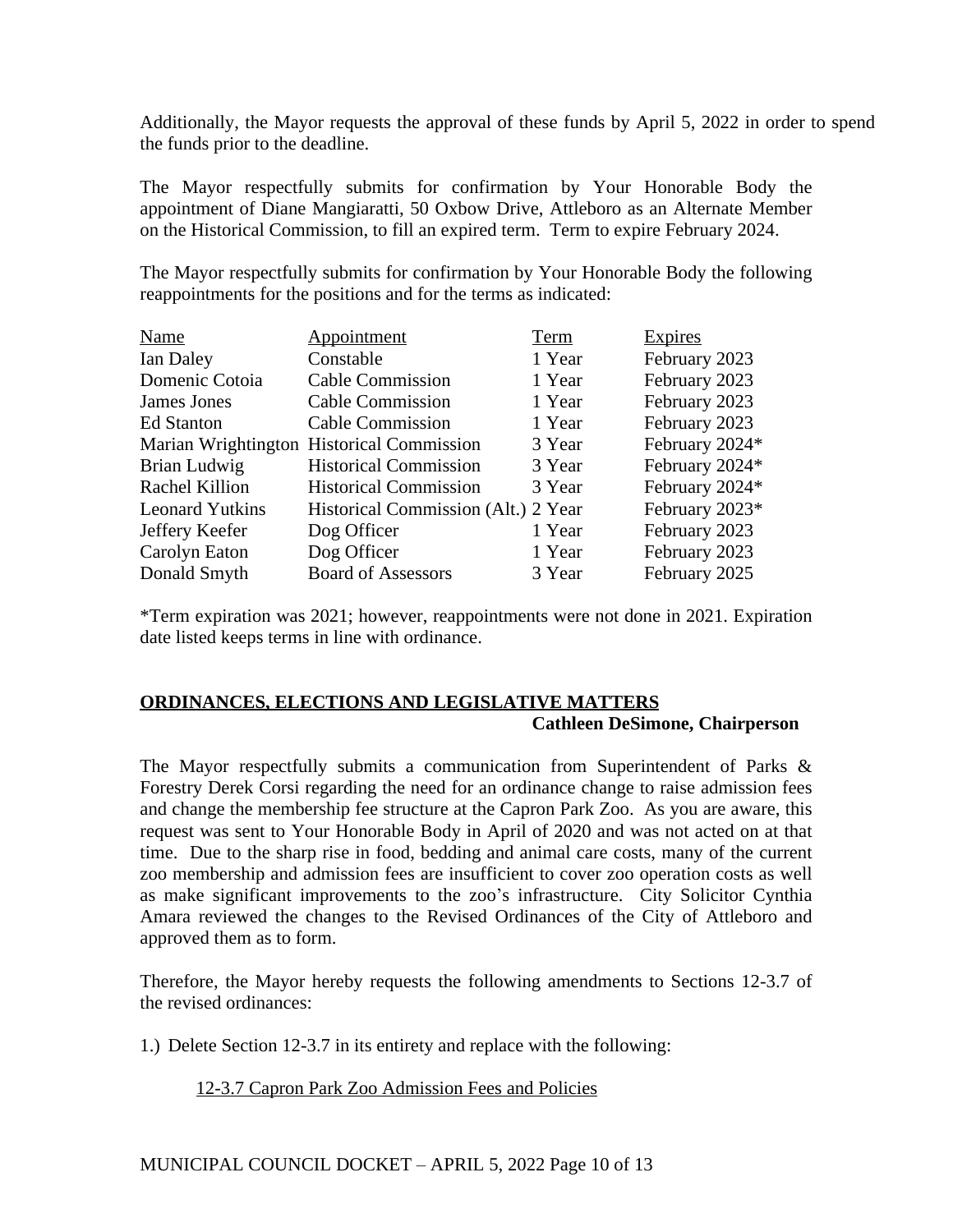| *New Fees to begin July 1, 2022*  |                  |                      |
|-----------------------------------|------------------|----------------------|
|                                   | <b>RESIDENTS</b> | <b>NON-RESIDENTS</b> |
| Children (under age 3)            | <b>FREE</b>      | <b>FREE</b>          |
| Youths (age $3 - 12$ )            | \$7.50           | \$8.50               |
| Adults (age 13 and over)          | \$8.50           | \$10.00              |
| Senior Citizens (age 65 and over) | \$6.50           | \$7.75               |
| Military                          | \$5.50           | \$5.50               |

Group Rates for five or more individuals of non-profit organizations only are:

|                          | <b>RESIDENTS</b> | NON-RESIDENTS |
|--------------------------|------------------|---------------|
| Children (under age 3)   | <b>FREE</b>      | <b>FREE</b>   |
| Youths (age $3-12$ )     | \$6.75           | \$7.75        |
| Adults (age 13 and over) | \$7.75           | \$9.25        |

# ANNUAL MEMBERSHIPS \*New Fees to begin January 1, 2023\*

| \$<br>35.00  |            |
|--------------|------------|
| \$<br>45.00  |            |
| \$<br>55.00  |            |
| \$<br>85.00  |            |
| \$<br>75.00  |            |
| \$<br>125.00 |            |
| \$<br>250.00 |            |
| \$<br>500.00 |            |
|              |            |
|              |            |
|              | \$1,000.00 |

Zoo Memberships

- Memberships are not transferrable
- Members must show identification along with their card for admission.

General Benefits

- Free Admission for the number of guests indicated on the membership card. One adult named on the card must be present for admission to the zoo.
- 10% discount on concession and gift shop purchases
- Discounts on Education Programs
- Free or discounted admission to over 100 AZA institutions nationwide.

Zoo Two, Zoo Three, Zoo Six and Senior Zoo Six allowed two adults to be named on the membership card, one of whom needs to be present for admission to the zoo.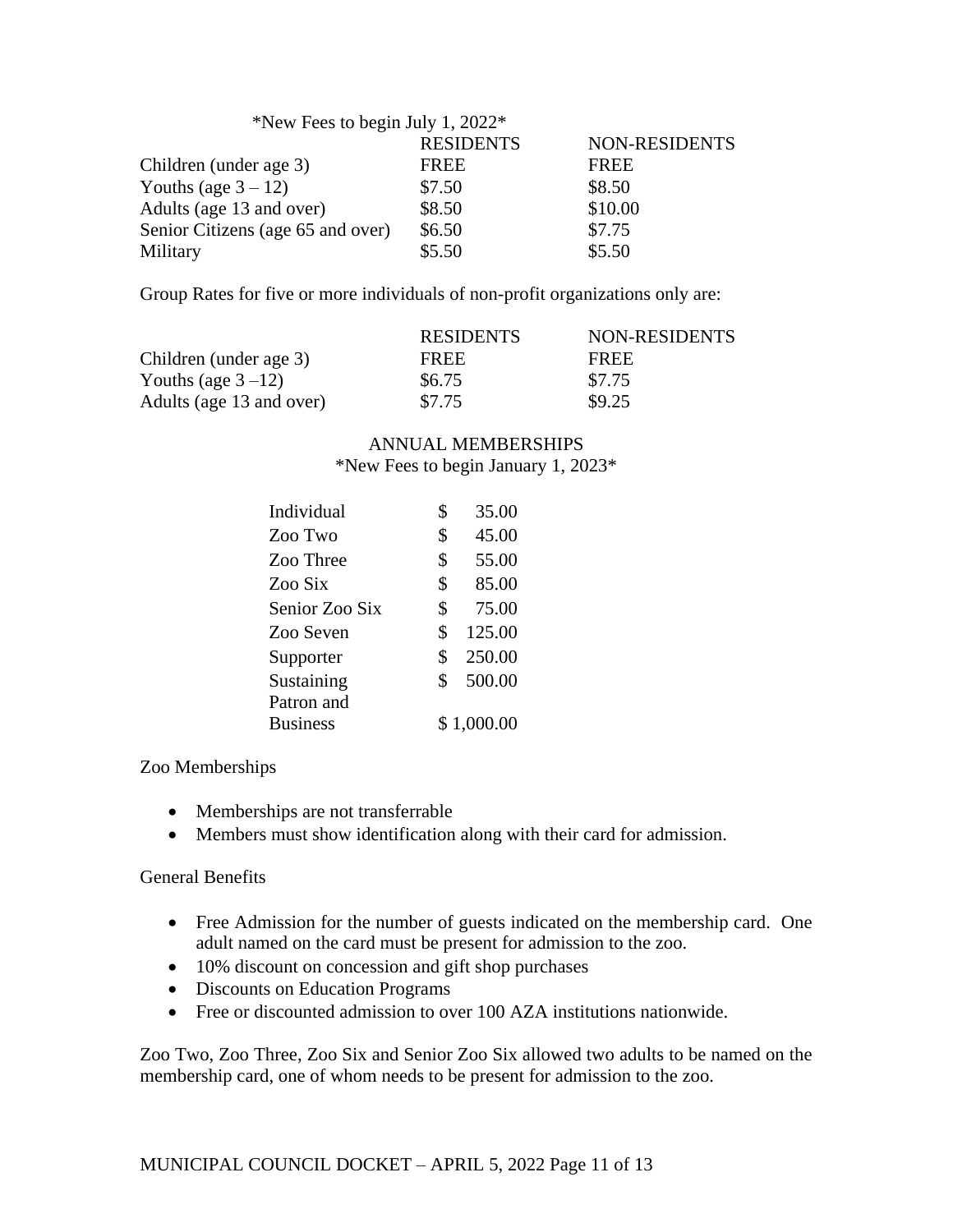Zoo Seven allows three adults to be named on the membership card, one of whom must be present for admission to the zoo. Additional guests may be added to the Zoo Seven for \$10.00 per guest at the time of membership purchase.

Zoo Supporter provides free admission for up to ten guests one of whom must be an adult named on the membership card. Three adults can be named on the cards.

Zoo Sustaining Membership allows free admission for up to 15 guests, one of whom must be an adult named on the card. Three adults can be named on the membership card

• Zoo Sustaining Memberships include 15% discounts on concession and gift shop purchases.

Zoo Patron allows free admission for up to twenty guests one of whom must be an adult named on the membership card. Three adults can be named on the card.

- Zoo Patron Membership includes 20% discount on concession and gift shop purchases.
- Discounted admission to zoo events.
- Two Director's Rounds behind the scene tours for up to 5 people. Tour must be arranged in advance.

Business Membership allows free admission for up to twenty guests one of whom must be an employee of the business. The employee must bring the business membership card and proof of employment with the business.

- Business Memberships receive a 20% discount on concession and gift shop purchases.
- Discounted admission for the business owner to special zoo events such as Zoo Moon and Zoo Boo.
- Two Director's Rounds behind the scene tours for up to five people. Tour must be scheduled in advance.

All children under the age of 13 years must be accompanied by an adult. School age persons may not enter the zoo during school hours unless accompanied by a chaperone.

Disabled people, whom are assisted by a working dog, must be accompanied by a staff member when visiting the zoo.

The Park Superintendent and the Zoo Director shall have the authority to waive the admission fee during inclement weather.

The admission fee or pass shall cover the entire day. Persons will be permitted to leave and re-enter the zoo on the same day without having to pay an additional fee. This is during regular zoo hours only.